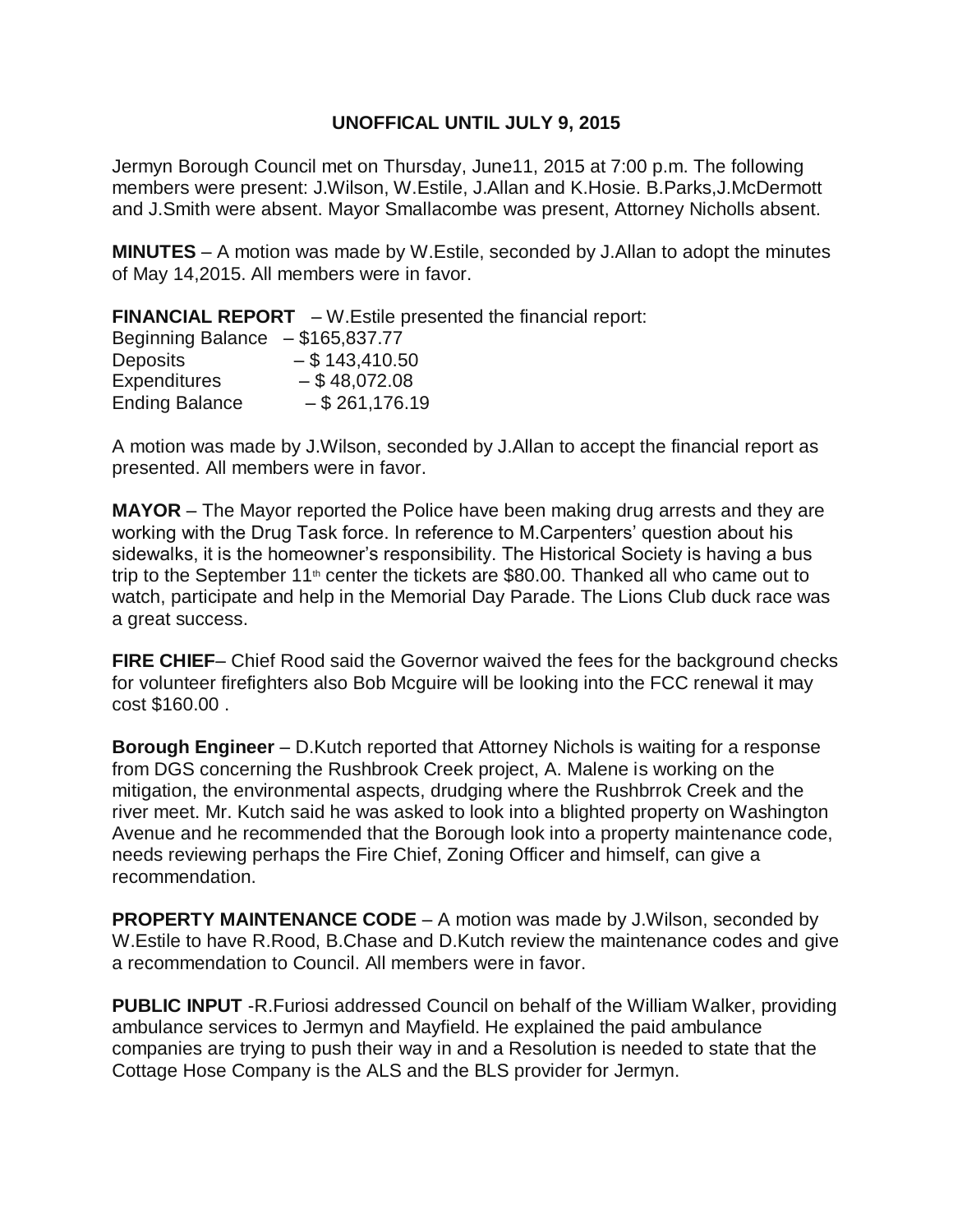**COTTAGE HOSE COMPANY** – A motion was made by J.Wilson, seconded by J.Allan to adopt the resolution, with final approval of Attorney Nichols, that Cottage Hose Company be the ALS provider for the Borough of Jermyn. All members were in favor.

**COTTAGE HOSE COMPANY** – A motion was made by J.Wilson, seconded by W.Estile to adopt the resolution, with final approval of Attorney Nichols, that Cottage Hose Company will be the BLS provider for the Borough of Jermyn. All members were in favor.

Norma Parri, 75 Franklin Street asked if the Borough would cut down a tree that is on borough property, the tree is a nuisance, she explained she has terrible allergies and can't go outside. J.Wilson said that they will table the action so they can look at the tree and get prices.

**FINANCE** – A motion was made by J.Allan, seconded by J.Wilson to approve invoices in the amount of \$ 2,374.82. All members were in favor.

**PUBLIC SAFETY** – W.Estile took this time to thank B.Chase, M.McCarthy, B.Parks and the Mayfield Fire Police for their assistance with the Memorial Day Parade.

J.Wilson reported that the Main Street is completed, mulching, trimming, it will be ongoing all summer.

**RECREATION** – D.Markey reported that an application to use the field by the Jermyn Crime Watch was approved for June 27 for a concert with Danie-lle, the gym will be held as a backup in case of rain. Mr. Markey also said on June 21 there will be a legends game at PNC field, buy one ticket get one free. The Committee is working on cleaning up the field, looking into purchasing 55 gallon trash cans asked Jermyn Youth too help in the cost. Chief Arthur donated his tiller for the cleanup tomorrow.

**ZONING OFFICER** – B.Chase said he has issued several permits and caught some residents. B.Smallacombe asked if the old Jermyn Manor was occupied. B.Chase said yes, the zoning was good and the building inspector was supposed to do an inspection. He also reported Perk Up had no electricity and is closed. He said there are rooms for rent above PERK UP and that is not allowed. K.Hosie said it is a boarding house and has been going on for quite a while. J. Wilson asked about the parking there. B.Chase said they have parking in rear, she said she heard they were parking on street. Mr. Estile said you cannot force them to park in the lot.

**ALTERNATE PARKING ORDINANCE** – A motion was made by J.Allan, seconded by J.Wilson to adopt the amended Alternate Parking Ordinance. The amendment only addressed the number of the statute. All members were in favor.

**POLICE CRUISER** – K.Hosie addressed the financing of a new cruiser: Balance on present cruiser- \$ 15,645.27 Less  $- ( $ 417.95)$